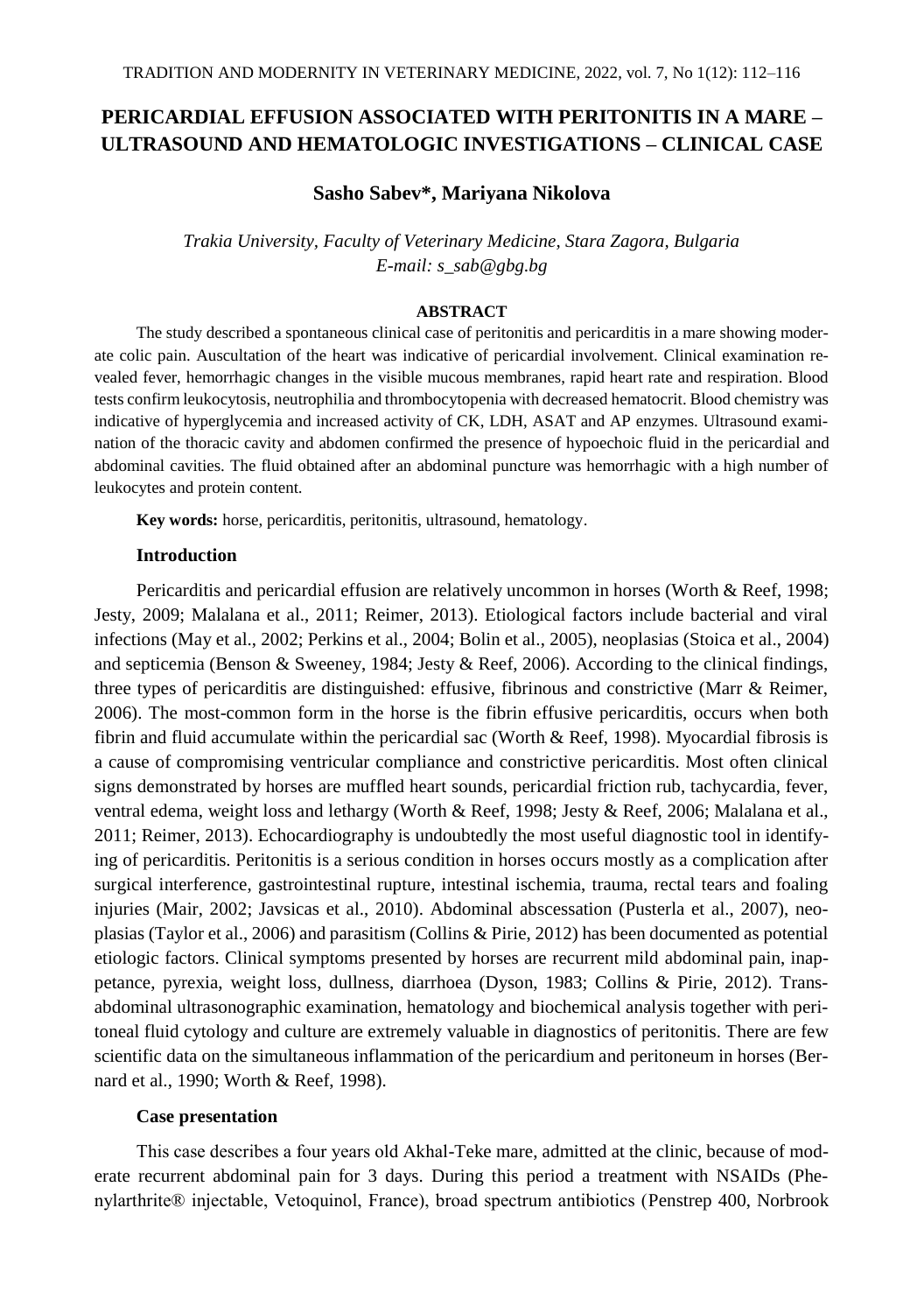Laboratories Ltd., Northern Ireland) and electrolytes (Duphalyte, Pfizer Limited, NJ, USA; Natrium chloride Braun 0.9%, Melsungen AG, Germany) was applied. Four months ago, she underwent colic surgery with subsequent laminitis. Initial clinical exam noted a poor body condition (score 3) and stiff gait. Clinical parameters showed increased body temperature (38.8°C), accelerated heart rate (80 min-1 ) and respiratory frequency (28 min-1 ). Capillary refill time (CRT) was two second and mucous membranes were hyperemic. Auscultation of the chest discovered muffled heart tones and pronounced pericardial friction. Abdominal auscultation found decreased peristaltic sounds in both sides. The feces were scanty, small sized and covered by yellow mucous membranes. The rectal examination revealed the presence of non-painful spherical structures about  $8 - 10$  cm in diameter with a rigid elastic consistency in the pelvic cavity on both sides of the ampoule. These formations restricted further access for exploration of abdominal cavity. Complete blood count was tested by automatic analyzer (Exigo-Eos Vet, Boule Medical AB, Sweden). Chemical parameters of blood examined in the serum by automatic biochemistry analyzer (Mindray BS 120, China). We performed the echocardiography in agreement with standards established by Reef (1998). For chest and abdominal ultrasound we used an ultrasound machine SonoScape S6 V (SonoScape Medical Corp., China), equipped with a linear micro convex probe C 311. A sample with peritoneal fluid collected in EDTA-tube was sent for cytology and cultural investigation. The results from the morphology and chemistry of the blood (Table 1) did not show deviations in the number of red blood cells and the concentration of hemoglobin. Platelet count and hematocrit value showed markedly decrease. The parameters of erythrocyte profile (MCV, MCH and MCHC) were in reference range. There was significant leukocytosis and neutrophilia. The concentration of blood sugar was markedly elevated (11.46 mmol/l) and the activity of enzymes CK, LDH, ASAT and AP was increased. The BUN concentration was elevated insignificantly. Peritoneal fluid taken by abdominocentesis was odorless and hemorrhagic. The protein content amounted to 42  $g/l$  and WBC count was 185 G $/l$ . Cytological investigation revealed a presence of erythrocytes and segmented neutrophils in different stage of nuclear vacuolization and pyknosis. Microbiology was negative for aerobic bacteria. Cardiac echography discovered a presence of effusion in pericardial sac and thickened pericardial layers, as shown in Figure 1. Abdominal echography showed hypoechoic fluid occupying the both sides of the ventral abdominal cavity (Figure 2).



**Figure 1: Cardiac echography indicating the presence of fluid in the pericardial cavity (arrows) and thickening of the pericardium.**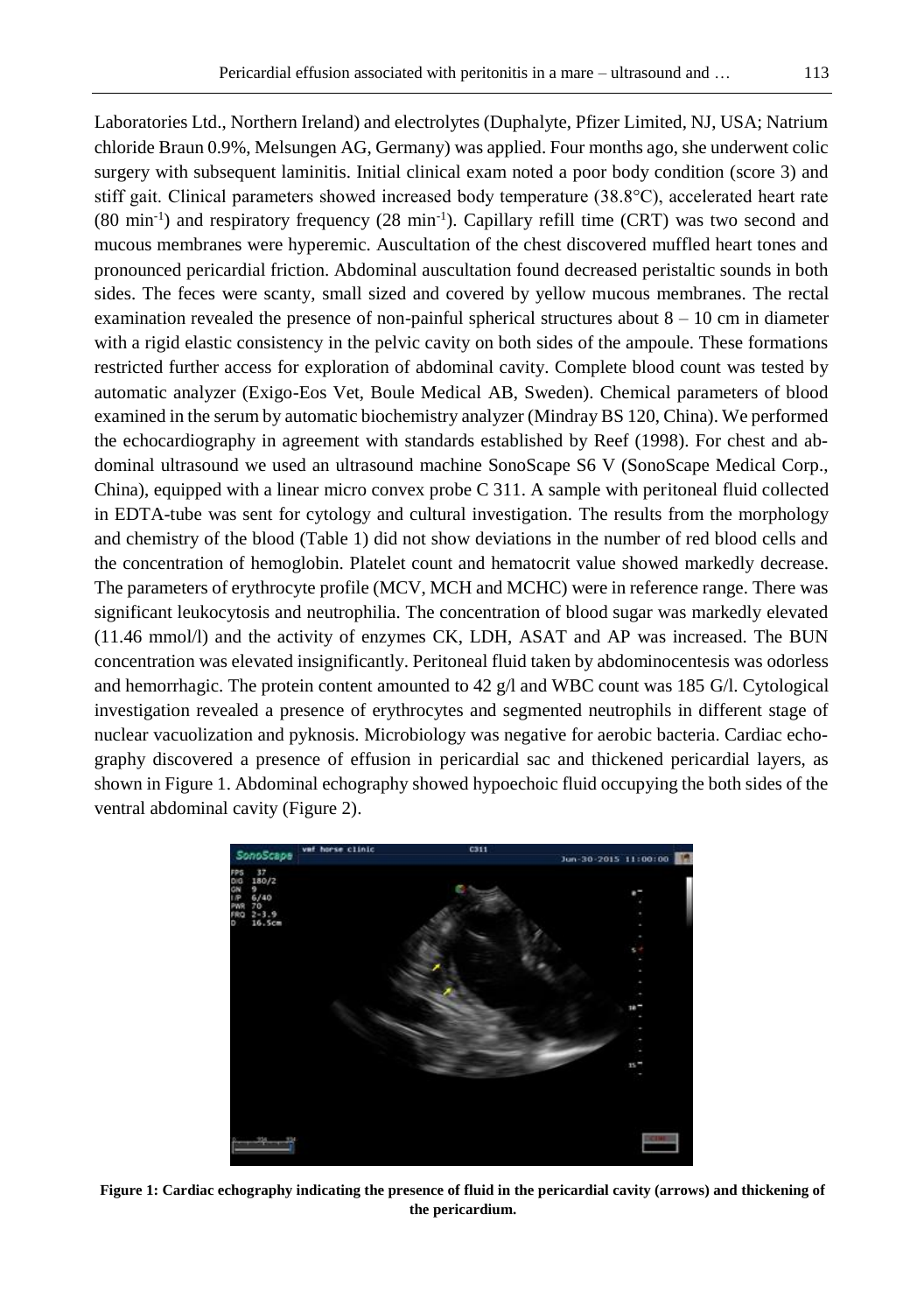| <b>Parameter</b> | <b>Value</b>       | <b>Ref.</b> values | <b>Parameter</b> | <b>Value</b>         | <b>Ref.</b> values   |
|------------------|--------------------|--------------------|------------------|----------------------|----------------------|
| Haemoglobin      | $121$ g/l          | $110 - 190$ g/l    | Glucose          | $11.46$ mmol/l       | $3.5 - 6.3$ mmol/l   |
| Haematocrit      | 30.8%              | $32 - 52%$         | <b>BUN</b>       | $9 \text{ mmol/l}$   | $3.7 - 8.8$ mmol/l   |
| <b>RBC</b>       | 6.19T/1            | $6.5 - 12.5$ T/1   | Creat.           | $124.1 \mu$ mol/l    | 77-175 µmol/l        |
| <b>MCV</b>       | 49.8 fl            | $36 - 52$ fl       | Total bilirubin  | $51.1 \mu$ mol/l     | $5.4 - 51 \mu$ mol/l |
| <b>MCH</b>       | 19.6 <sub>pg</sub> | $13.5 - 19.5$ pg   | Total protein    | $71$ g/l             | $57 - 79$ g/l        |
| <b>MCHC</b>      | 393 $g/l$          | 340-405 $g/l$      | Albumin          | $34.3$ g/l           | $25 - 38$ g/l        |
| Platelets        | 29 G/1             | $100 - 600$ G/1    | <b>CK</b>        | 414.4 UI             | 60-330 UI            |
|                  |                    |                    | <b>LDH</b>       | 579.6 UI             | $112 - 456$ UI       |
|                  |                    |                    | <b>ASAT</b>      | 391 UI               | 116-287 UI           |
| <b>WBC</b>       | $16.5 \text{ G}/1$ | $5.5 - 12.5$ G/1   | GGT              | $10.6$ UI            | $2.7 - 22$ UI        |
| Lymphocytes      | $2.9 \text{ G}/1$  | $1.5 - 5$ G/1      | AP               | 660 UI               | 70-227 UI            |
| Monocytes        | $0.9 \text{ G}/1$  | $0.2 - 1$ G/1      | K                | $3.3 \text{ mmol/l}$ | $2.8 - 4.7$ mmol/l   |
| Neutrophils      | $12.4 \text{ G}/1$ | $3 - 7$ G/1        | Na               | 137 mmol/l           | $133 - 147$ mmol/l   |
| Eosinophils      | $0.3 \text{ G}/1$  | $0 - 1$ G/1        | Cl               | $101$ mmol/ $1$      | $97-110$ mmol/l      |

**Table 1: Hematological and biochemical parameters of mare with pericardial effusion and peritonitis**



**Figure 2: Abdominal cavity with hypoechoic fluid (arrowheads). The wall of a large colon is pointed by arrows.**

## **Disscusion**

Increase of body temperature and the accompanying tachycardia and tachypnea were a consequence of the ensuing inflammation of the pericardium and the peritoneal membrane. The presence of leukocytosis with a predominance of neutrophils in the blood and pronounced thrombocytopenia confirm this thesis. Similar hematological manifestations in septic horses were documented earlier (Ethell et al., 1993; Jesty, 2009; Reimer, 2013). High concentrations of blood glucose could be a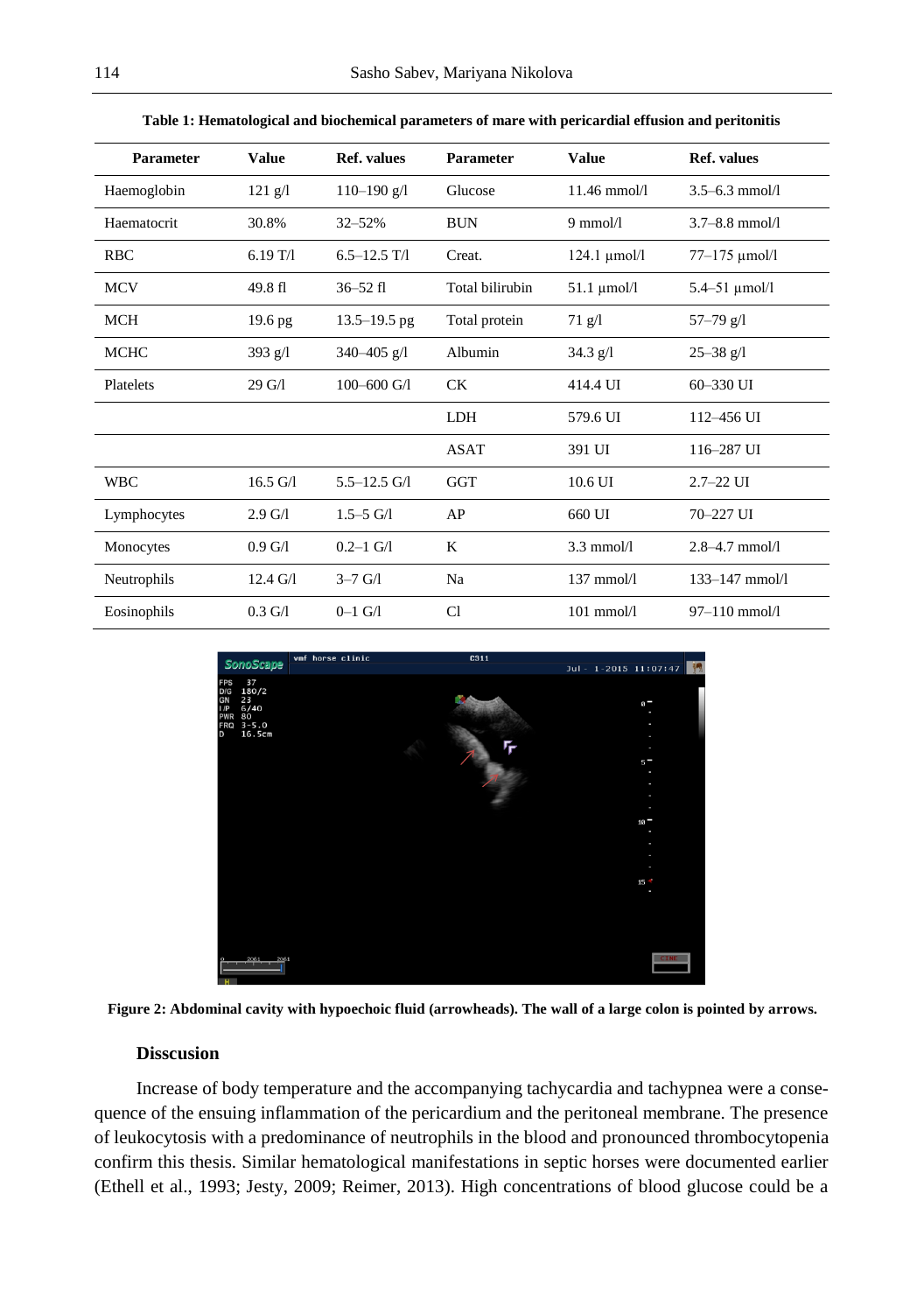consequence of the enhanced gluconeogenesis under the influence of catecholamines, accelerated glycolysis because of increased secretion of glucocorticoids and peripheral insulin resistance. A similar hyperglycemic condition in horses suffering from colic, injury, or stress has been reported (Sellon et al., 1996; Stoica et al., 2004). Hyperglycaemia in horses with abdominal pathology is associated with a poor prognosis for survival (Hollis et al., 2007; Hassel et al., 2009). The increased activity of the enzymes CK, LDH and ASAT can be considered as a consequence of traumatic damage to the muscles of the body due to colic, followed by the passage of rich cytosolic enzymes into the bloodstream. Taylor et al., (2006) reported similar changes in the enzyme profile in horses with such pathology. Alkaline phosphatase comprises several isoenzymes, localized in the membranes of the cells lining the liver, bone, kidney, intestines and placenta. The lack of evidence of impairment of the function of other organs gives us a reason to attribute increased AP activity to the intestinal mucosal damage. Ultrasonographic examination of the heart unequivocally pointed to pericardial effusion, and thick pericardium is indicative of the inflammatory nature of the process. The high content of protein in the fluid from the abdominal cavity, and a large number of leukocytes therein are indicative of peritonitis, despite the negative result of bacteriological testing. Similar negative bacteriological test results in horses with peritoneal effusions аrе reported before (Worth & Reef, 1998; May et al., 2002). Medical history, clinical signs, hematology results and sonographic findings contribute to the diagnosis of peritonitis and pericarditis.

## **References**

- 1. Benson C., Sweeney C. (1984*). Isolation of Streptococcus pneumoniae type 3 from equine species*. JCM, 20, 1028–1030.
- 2. Bernard W., Reef V.B., Clark E.S., Vaala W., Ehnen S.J. (1990). *Pericarditis in horses: six cases (1982*–*1986)*. J Am Vet Med Assoc, 1, 196, 3, 468–471.
- 3. Bolin D.C., Donahue J.M., Vickers M.L., Harrison L., Sells S., Giles R.C., Hong C.B., Poonacha K.B., Roberts J., Sebastian M.M., Swerczek T.W., Tramontin R., Williams N. M. (2005). *Microbiologic and pathologic findings in an epidemic of equine pericarditis*. J Vet Diagn Invest, 17, 38–44.
- 4. Collins N.M., Pirie R.S. (2012). *Case Series: Diagnostic investigation and treatment of peritonitis in six horses*. Aust Equine Vet, 30, 1, 47–52.
- 5. Dyson S. (1983). *Review of 30 cases of peritonitis in the horse*. Equine Vet. J., 15, 1, 25–30.
- 6. Ethell M.T., Dart A.J., Hodgson D.R., Rose R. J. (1993). *Alimentary system. Manual of Equine Practice*. Rose and Hodgson, Eds., Saunders, Philadelphia, PA, pp. 273–339.
- 7. Hassel D.M., Hill A.E., Rorabeck R. (2009). *Association between hyperglycemia and survival in 228 horses with acute gastrointestinal disease*. J Vet Intern Med, 23, 1261-1265.
- 8. Hollis A., Boston R., Corley K. (2007). *Blood glucose in horses with acute abdominal disease*. J Vet Intern Med, 21, 1099–1103.
- 9. Javsicas L.H., Giguere S., Freeman D.E., Rodgerson D.H., Slovis N.M. (2010). *Comparison of surgical and medical treatment of 49 postpartum mares with presumptive or confirmed uterine tears*. Vet Surg, 39, 254–260.
- 10. Jesty S.A., Reef V.B. (2006*). Septicemia and cardiovascular infections in horses*. Vet. Clin. North Am. Equine Pract. 22, 481–495.
- 11. Jesty S. (2009). *Pericarditis. Current Therapy in Equine Medicine*. Robinson and Sprayberry, Eds., Saunders Elsevier, Philadelphia, Pa, pp. 207–211.
- 12. Mair T. (2002). *Peritonitis. Manual of Equine Gastroenterology*. Mair, Divers, Ducharme ed., Harcourt Publishers Limited, London, pp. 322–330.